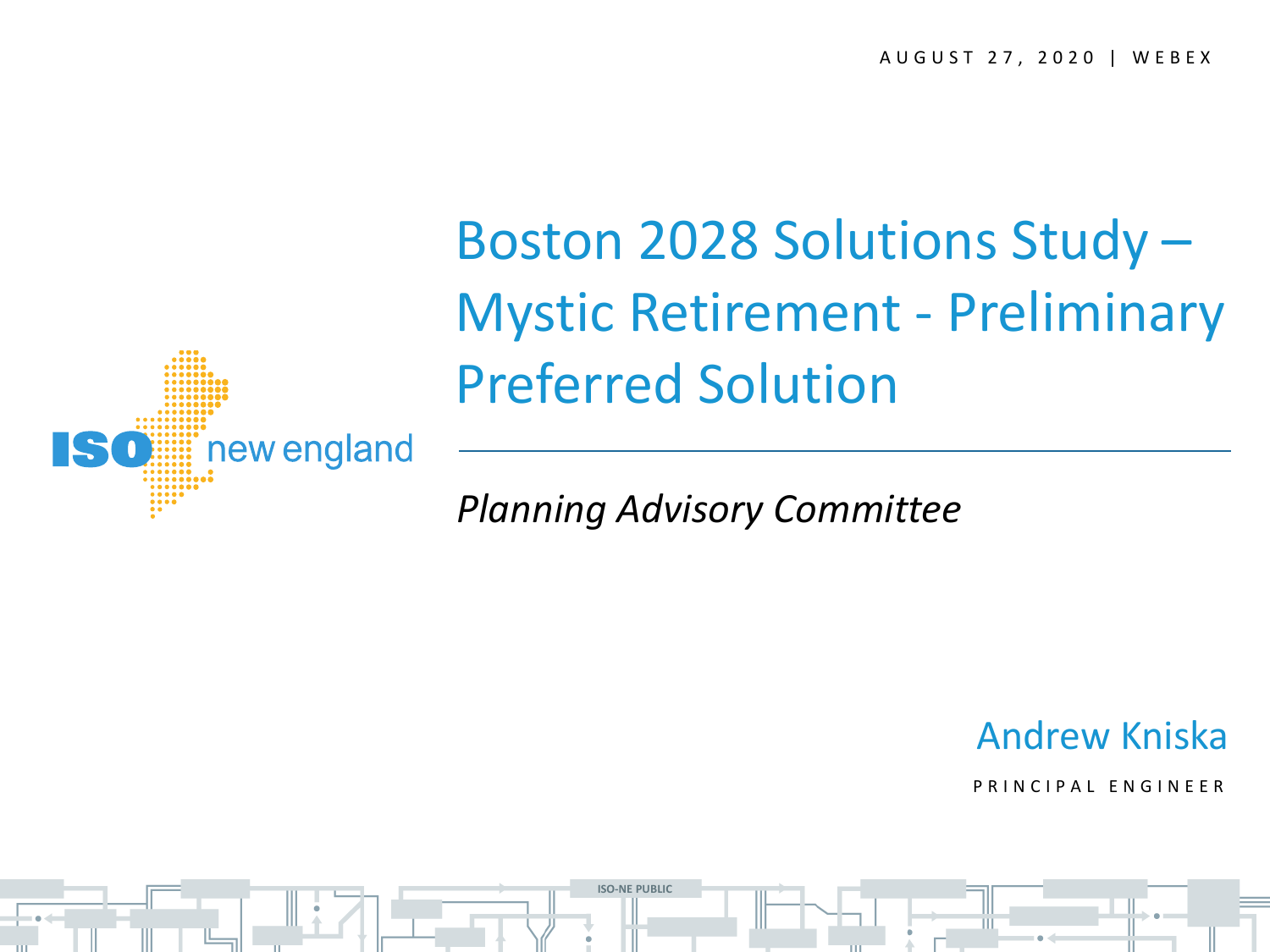### **Purpose**

• Present the preliminary preferred solution for the non timesensitive needs in the Boston study area due to the retirement of Mystic 8 and 9

**ISO-NE PUBLIC**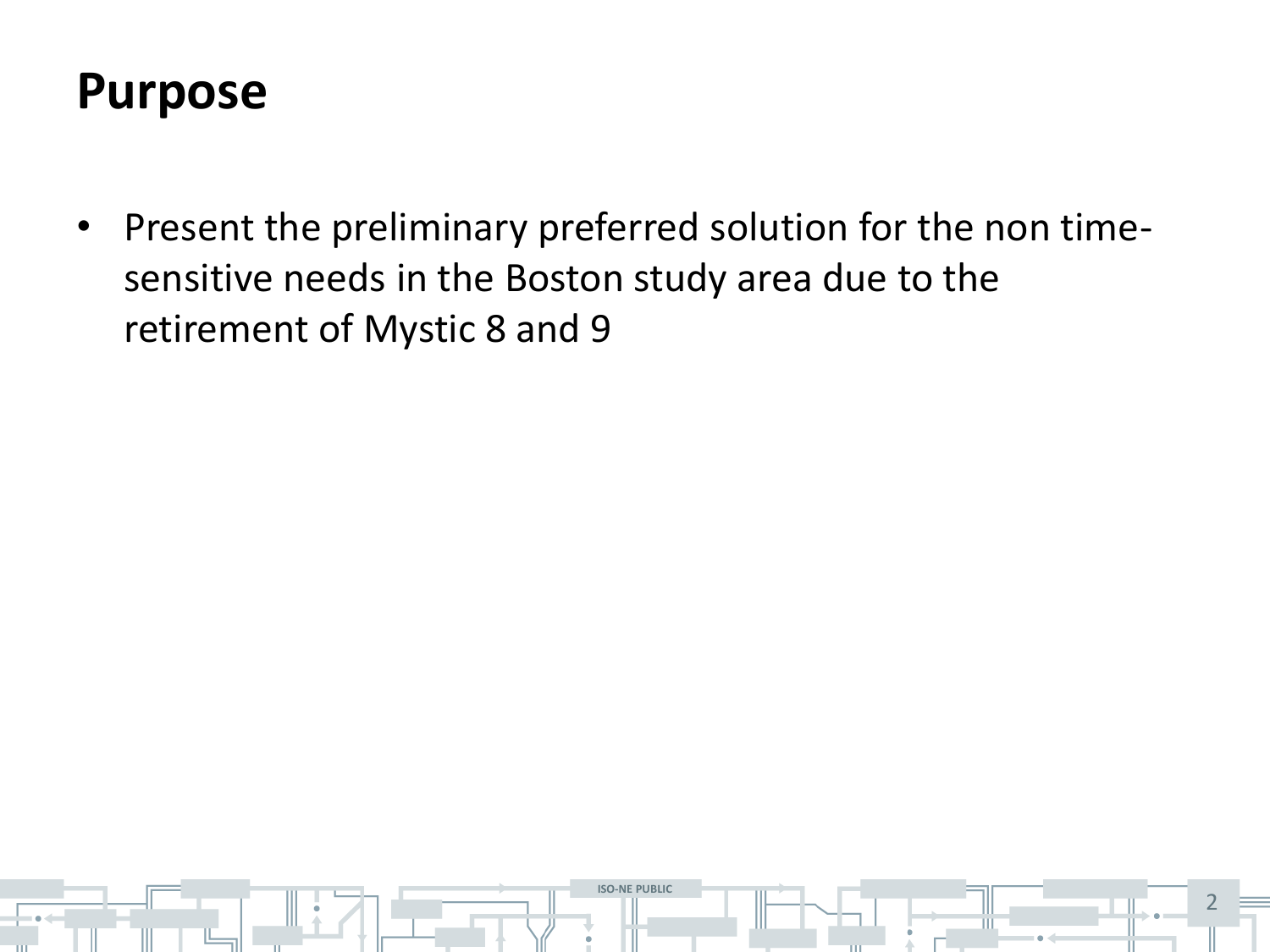## **Overview**

- Background
- Boston Area Optimized Solution description

**ISO-NE PUBLIC**

- Solutions Study analysis
- Preliminary preferred solution
- Schedule and next steps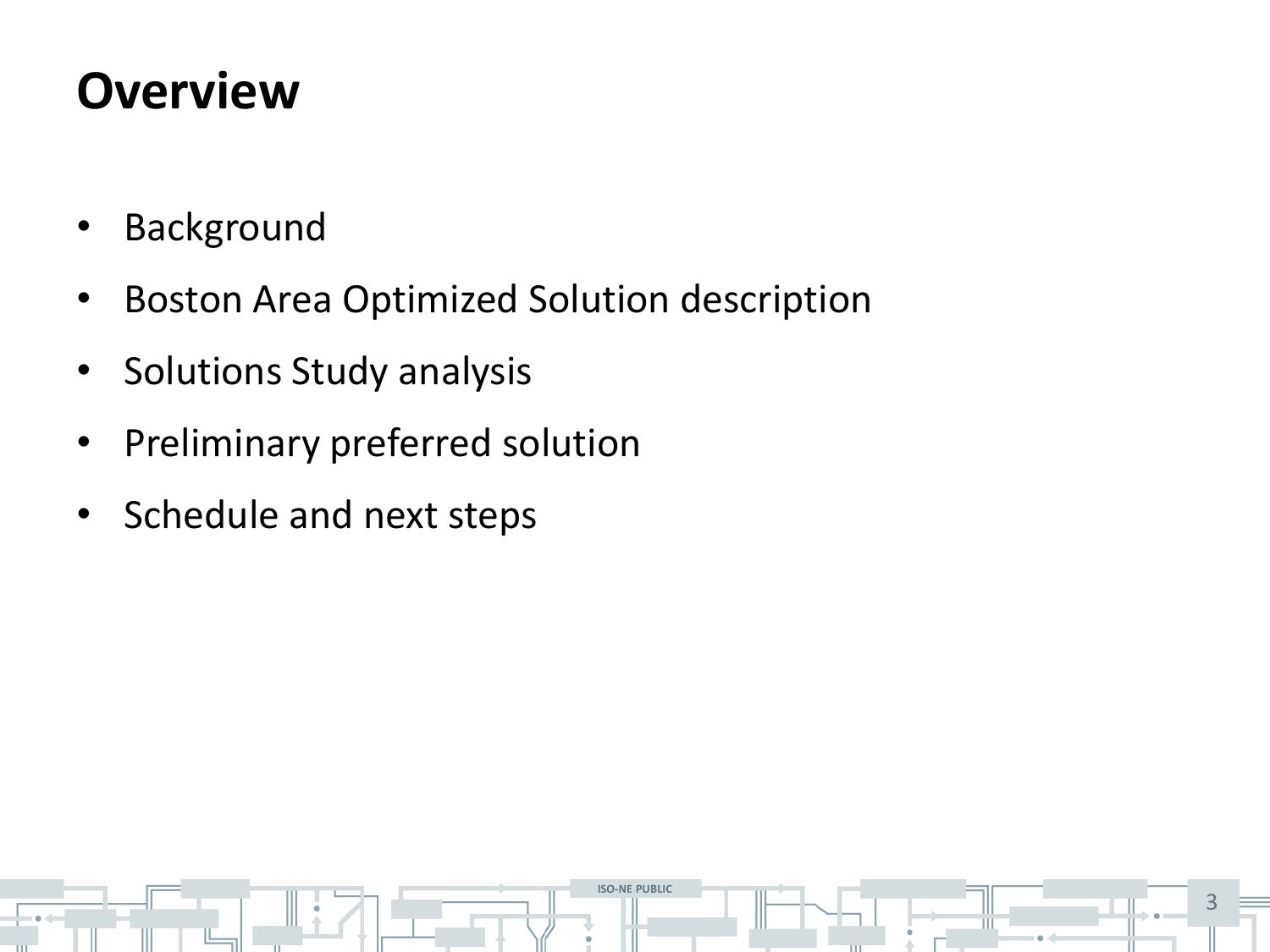#### **BACKGROUND**

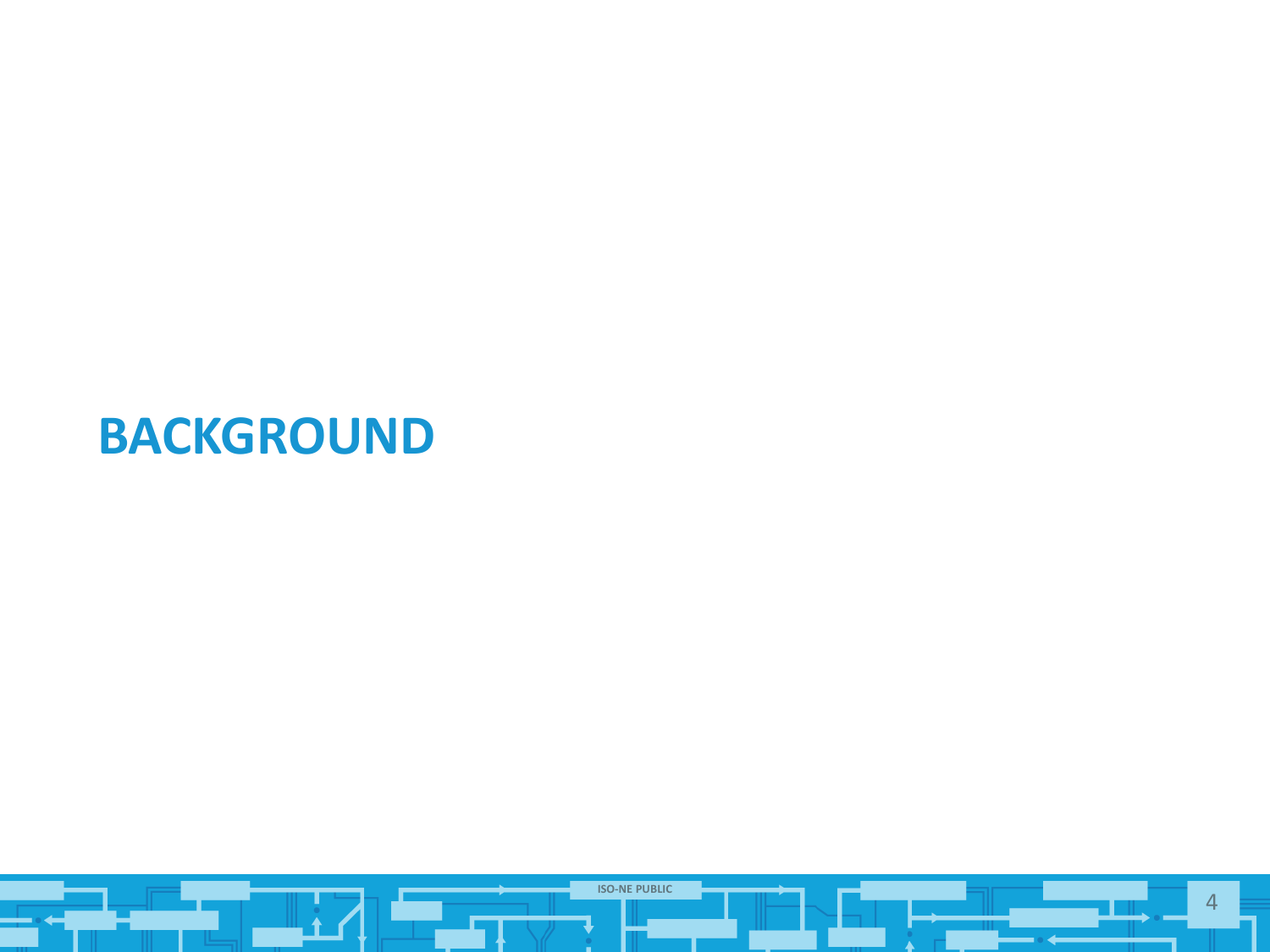## **Background**

- Boston 2028 Needs Assessment
	- October 17, 2019 the Boston 2028 Needs Assessment (NA) Update\* and the Boston 2028 NA Addendum\*\* identified non-time sensitive needs for the Boston area, which triggered the Competitive Solutions process
		- Need-by date of June 1,  $2024$  based on the retirement date for Mystic 8 and 9
		- One N-1 115 kV line overload and three N-1-1 345 kV line overloads
		- A dynamic reactive device (DRD) based on system restoration needs
- Boston 2028 Competitive Solutions Process
	- December 20, 2019 the ISO issued the Boston 2028 Request for Proposal (Boston 2028 RFP) to solicit Phase One Proposals
	- March 4, 2020 in response to the Boston 2028 RFP, the ISO received 36 Phase One Proposals from 8 QTPSs
	- July 17, 2020 the ISO posted the Final Boston 2028 Review of Phase One Proposals\*\*\* :
		- The ISO identified one Phase One Proposal, the Boston Area Optimized Solution (BAOS<sup>#</sup>), to be included in the final listing of qualifying Phase One Proposals

**ISO-NE PUBLIC**

• The BAOS resolved all the identified needs, met the Tariff and RFP instructions, met the required in-service date, and had the lowest installed cost

<sup>\*</sup> [https://smd.iso-ne.com/operations-services/ceii/pac/2019/10/ceii\\_final\\_boston\\_2028\\_na\\_update.pdf](https://smd.iso-ne.com/operations-services/ceii/pac/2019/10/ceii_final_boston_2028_na_update.pdf)

<sup>\*\*</sup> [https://www.iso-ne.com/static-assets/documents/2019/10/final\\_boston\\_2028\\_na\\_addendum.pdf](https://www.iso-ne.com/static-assets/documents/2019/10/final_boston_2028_na_addendum.pdf)

<sup>\*\*\*</sup> [https://www.iso-ne.com/static-assets/documents/2020/07/final\\_boston\\_2028\\_rfp\\_review\\_of\\_phase\\_one\\_proposals.pdf](https://www.iso-ne.com/static-assets/documents/2020/07/final_boston_2028_rfp_review_of_phase_one_proposals.pdf)

<sup>#</sup> BAOS has also previously been referred to as BOS-017.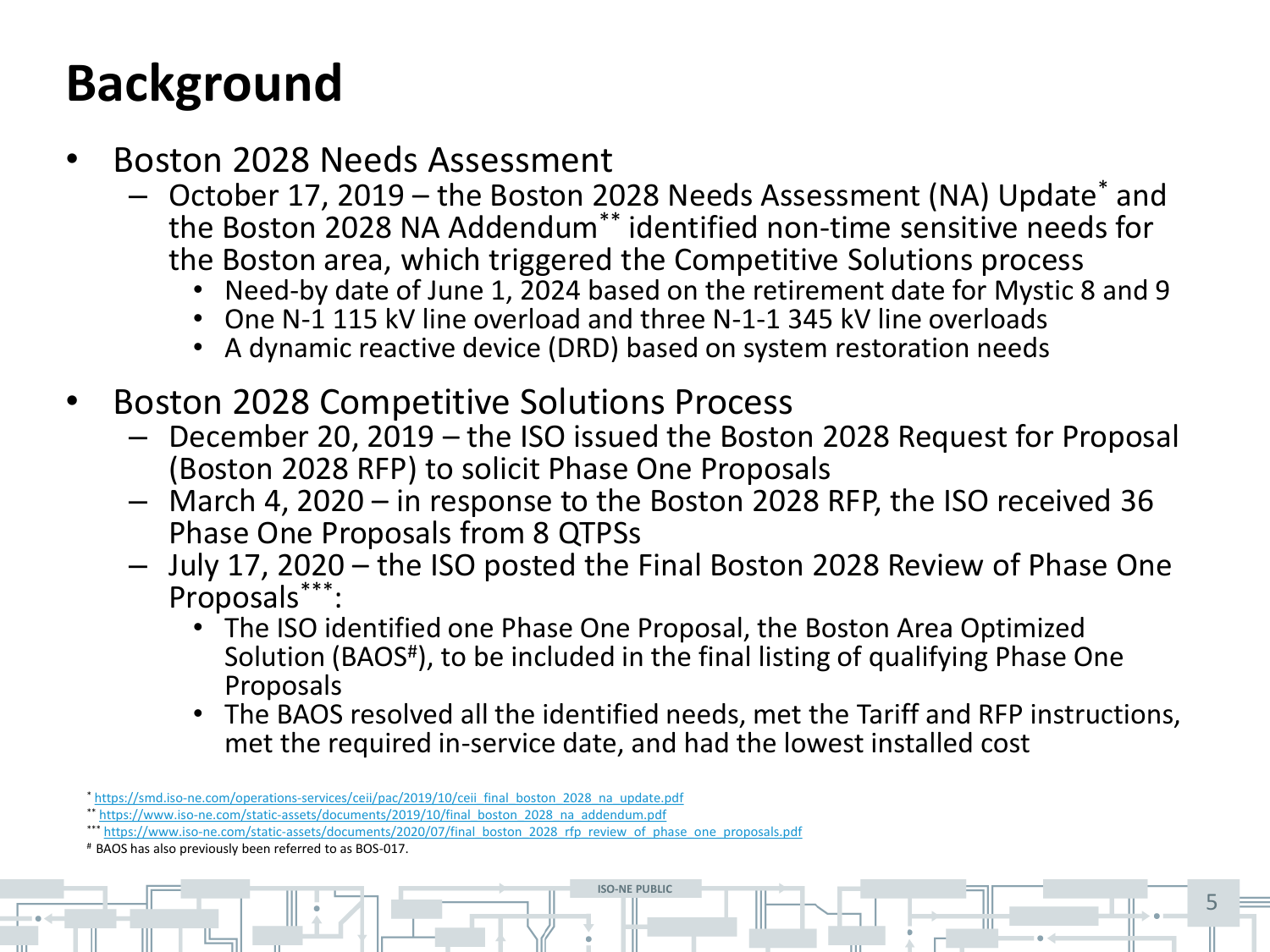## **Background, cont.**

- Boston 2028 Solutions Study Mystic Retirement
	- July 17, 2020 the ISO posted the notice of initiation\* of the Boston 2028 Solutions Study – Mystic Retirement:
		- Given that the BAOS was the only Phase One Proposal that was selected to move on as a Phase Two solution, the ISO determined that, consistent with Section 4.1.(i) of Attachment K of the Tariff, the Solutions Study process will be utilized

\* [https://www.iso-ne.com/static-assets/documents/2020/07/pac\\_memo\\_final\\_boston\\_2028\\_rfp\\_review\\_of\\_phase\\_one\\_proposals](https://www.iso-ne.com/static-assets/documents/2020/07/pac_memo_final_boston_2028_rfp_review_of_phase_one_proposals_report_and_notice_of_information.pdf) report and notice of information.pdf

**ISO-NE PUBLIC**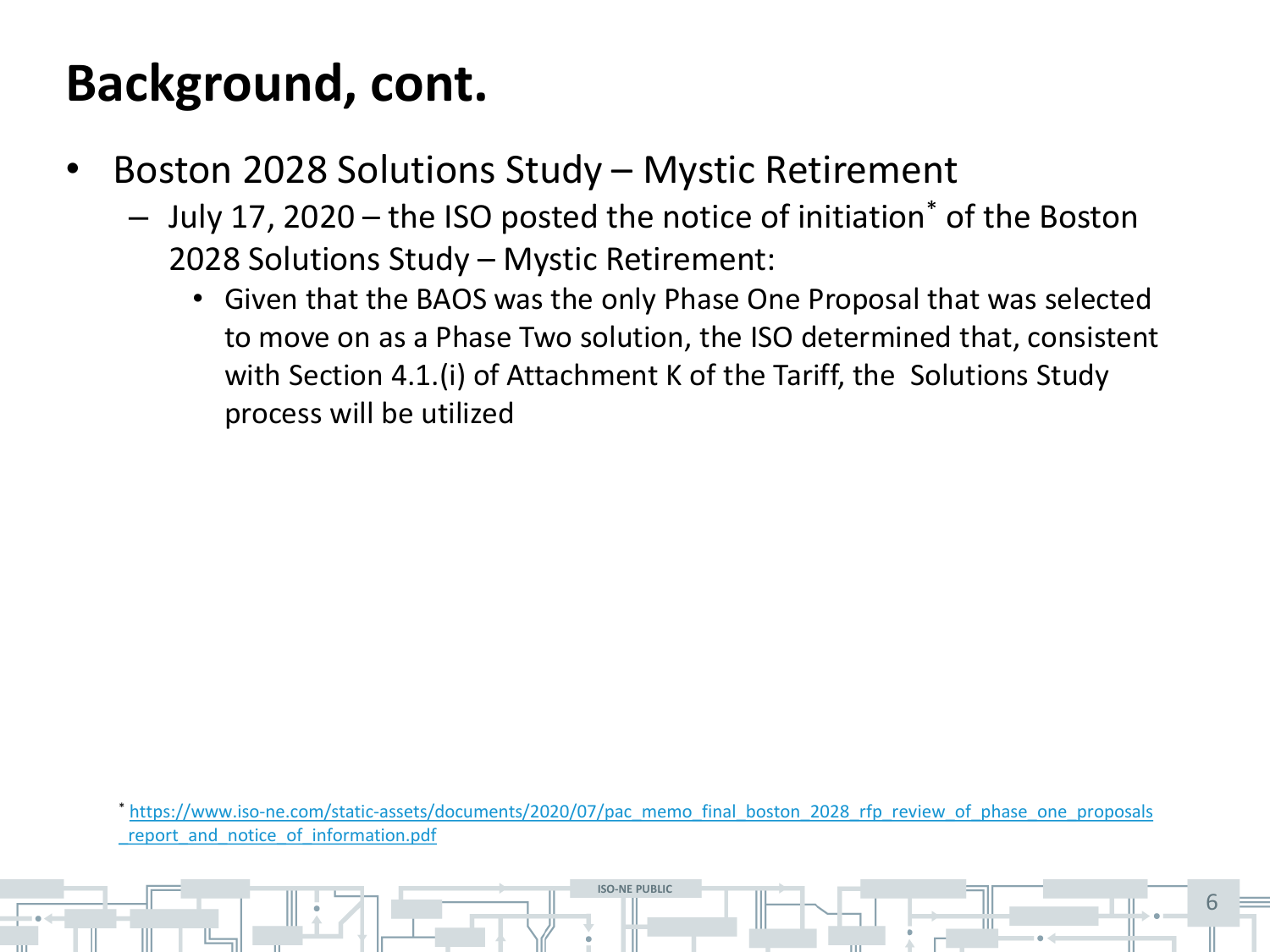#### **BAOS DESCRIPTION**

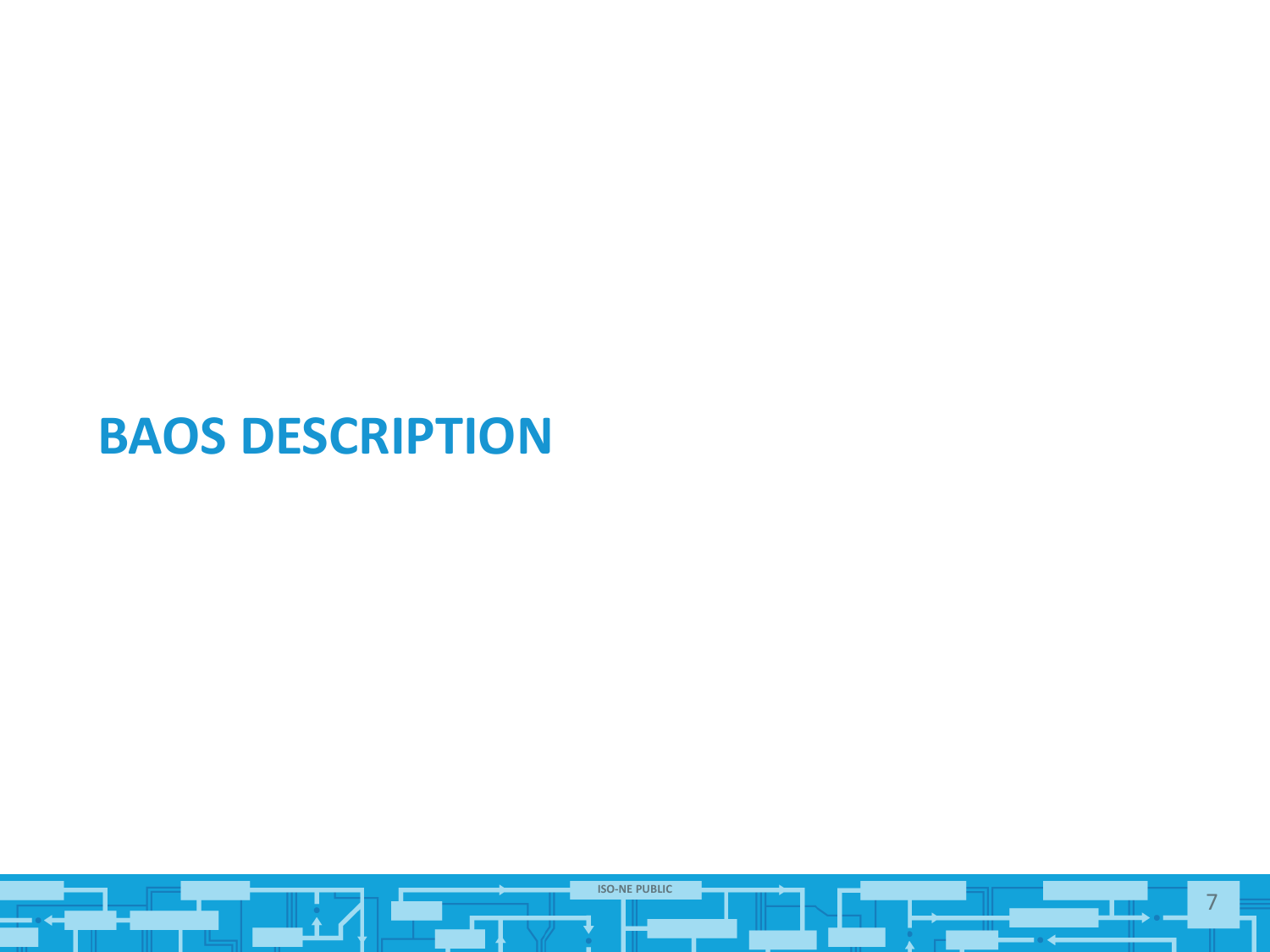# **BAOS Description**

- The BAOS high-level description is summarized as follows:
	- Install two 11.9 ohm 345 kV series reactors at the North Cambridge substation (one each on the two Woburn to North Cambridge 345 kV cables)
		- A normally-closed bypass breaker will be installed in parallel with each series reactor and will only be opened when there is a need to switch in the reactor(s)
	- Install direct transfer trip (DTT) scheme on the 394 line to address the contingency that causes the K-163 115 kV line overload
	- Install +/- 167 MVAR static synchronous compensator (STATCOM) at Tewksbury 345 kV substation
- The BAOS has an installed cost of \$48.6 M and a proposed inservice date of October 2023

**ISO-NE PUBLIC**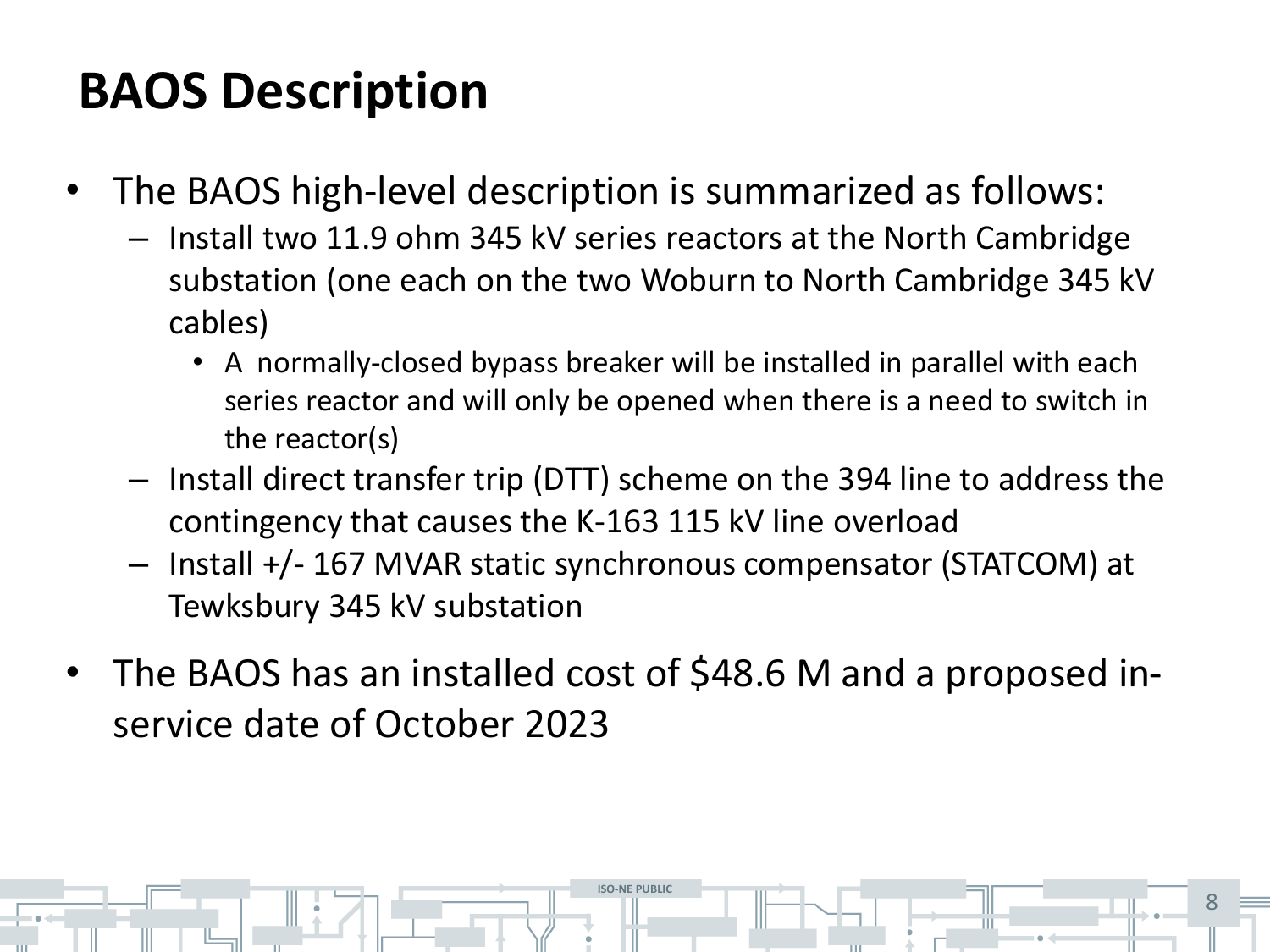#### **BAOS One-Line Diagram Overview**



**ISO-NE PUBLIC** 9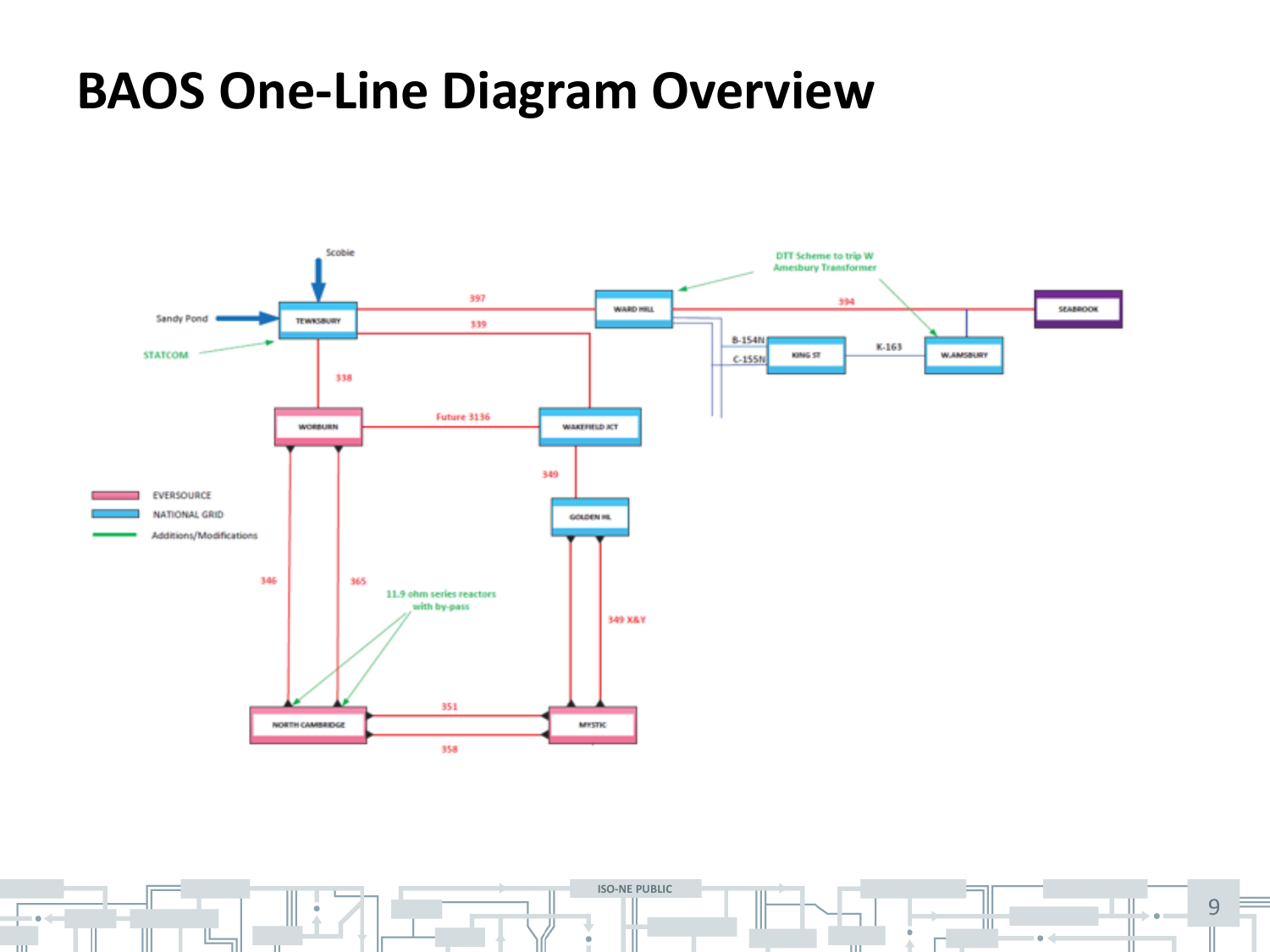#### **SOLUTIONS STUDY ANALYSIS**

![](_page_9_Picture_1.jpeg)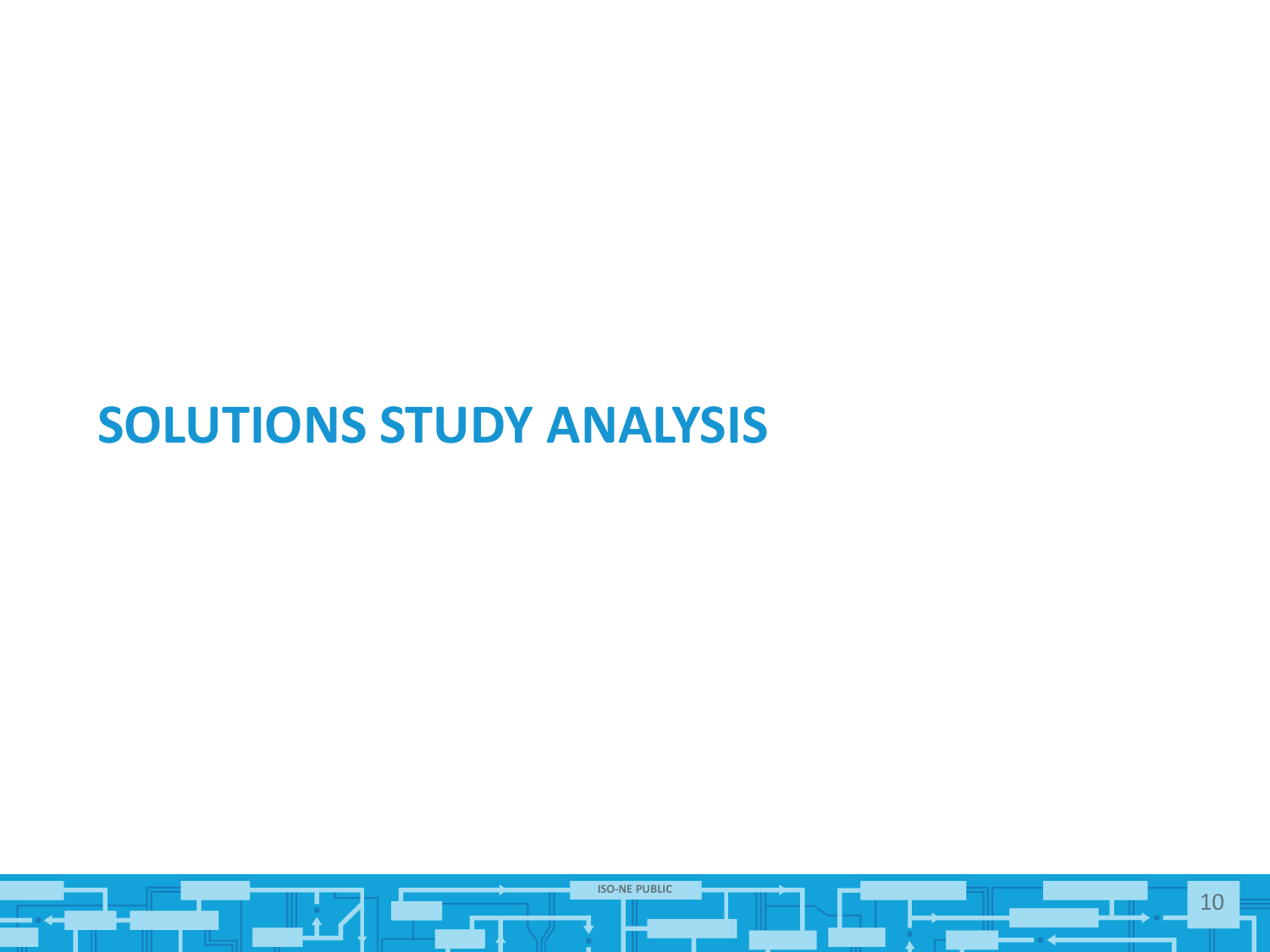# **Analysis Performed as a part of the Review of Phase One Proposals**

- The technical analysis performed as a part of the Boston 2028 Review of Phase One Proposals included steady-state analysis, short-circuit analysis and dynamic reactive device testing
- Steady-state analysis was performed with the BAOS included in the cases used for the Boston 2028 NA Update:
	- $-$  the thermal needs were resolved\*
	- no new thermal or voltage violations were caused by the BAOS
- Short-circuit analysis was performed with the BAOS included in the cases used for the Boston 2028 NA Update:
	- All area circuit breaker duties were within their limits
- Dynamic Reactive Device (DRD) testing was performed for the BAOS. The proposed STATCOM at Tewksbury meets the following requirements of the DRD:
	- Provides a reactive injection of -150 MVAR at Tewksbury 345 kV for voltages from 0.95 p.u. to 1.05 p.u. at Tewksbury 345 kV
	- Provides a reactive injection of +150 MVAR at Tewksbury 345 kV for voltages from 0.90 p.u. to 1.05 p.u. at Tewksbury 345 kV
	- Has a net charging of 40 MVAR or less associated with its interconnecting facilities between the STATCOM and Tewksbury 345 kV

**ISO-NE PUBLIC**

\* The results of the Boston 2028 NA Update did not identify any voltage needs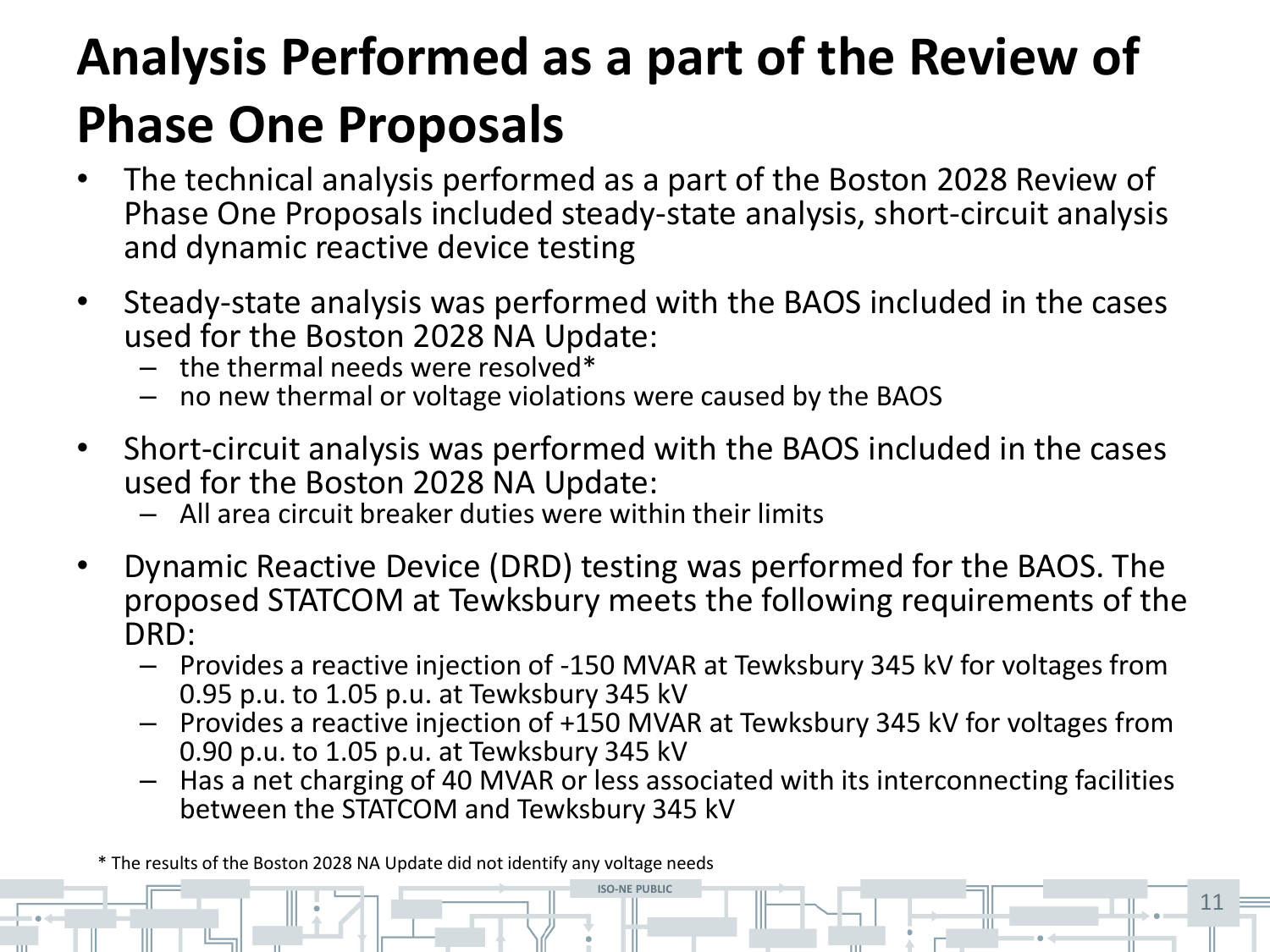#### **PRELIMINARY PREFERRED SOLUTION**

![](_page_11_Picture_1.jpeg)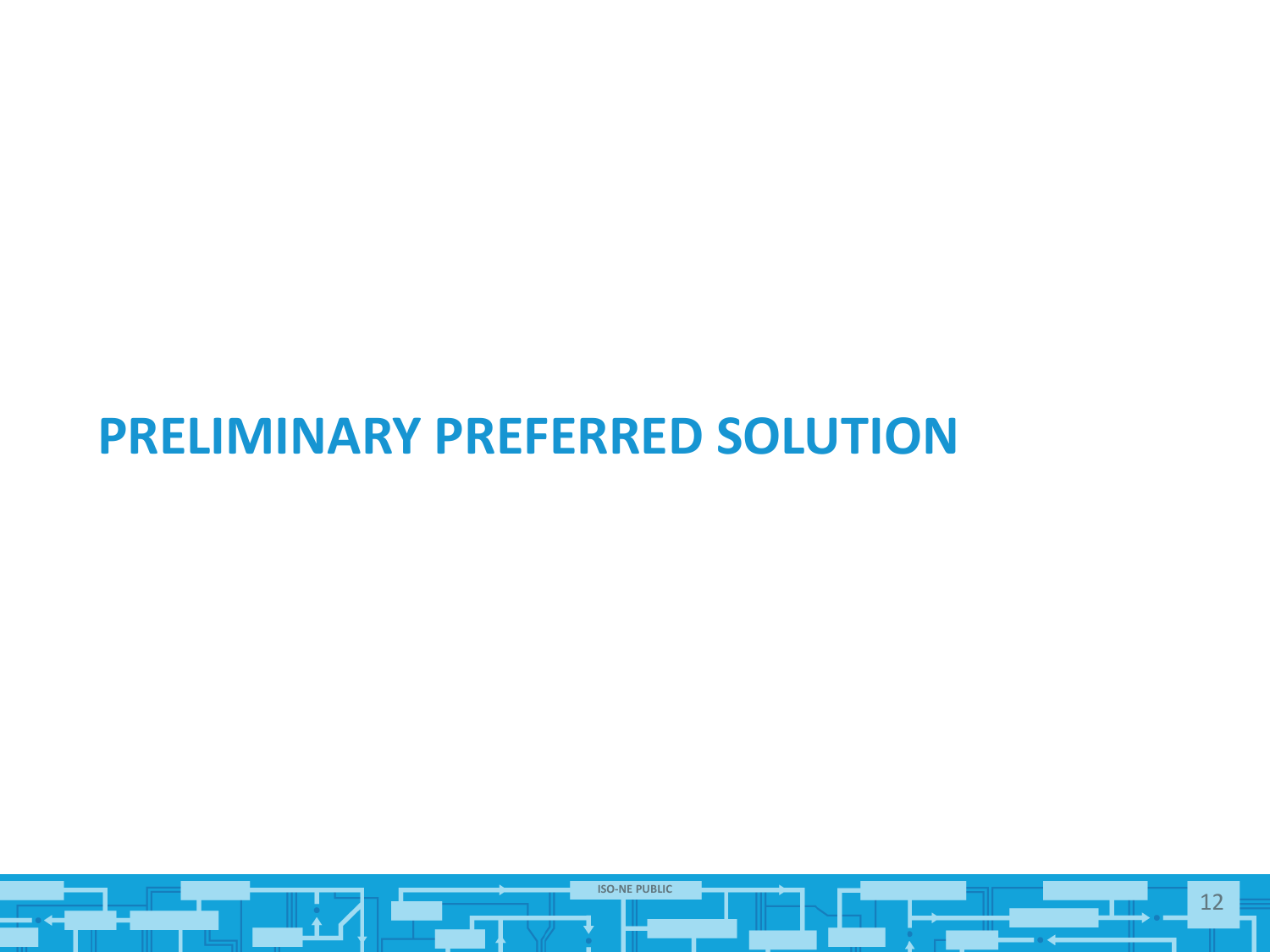# **Preliminary Preferred Solution**

- The Boston 2028 Solutions Study Mystic Retirement, adopts the analysis performed as a part of the Boston 2028 RFP Review of Phase One Proposals
- As a part of the review of Phase One Proposals, the ISO and its consultants found that for the BAOS:
	- All identified needs are resolved
	- The cost estimate is reasonable
	- There is no transmission line siting required
	- All real estate rights are in place
	- Limited permitting is required
	- The in-service date of October 2023 is reasonably achievable
- The BAOS is selected as the preliminary preferred solution for the Boston 2028 Solutions Study – Mystic Retirement

**ISO-NE PUBLIC**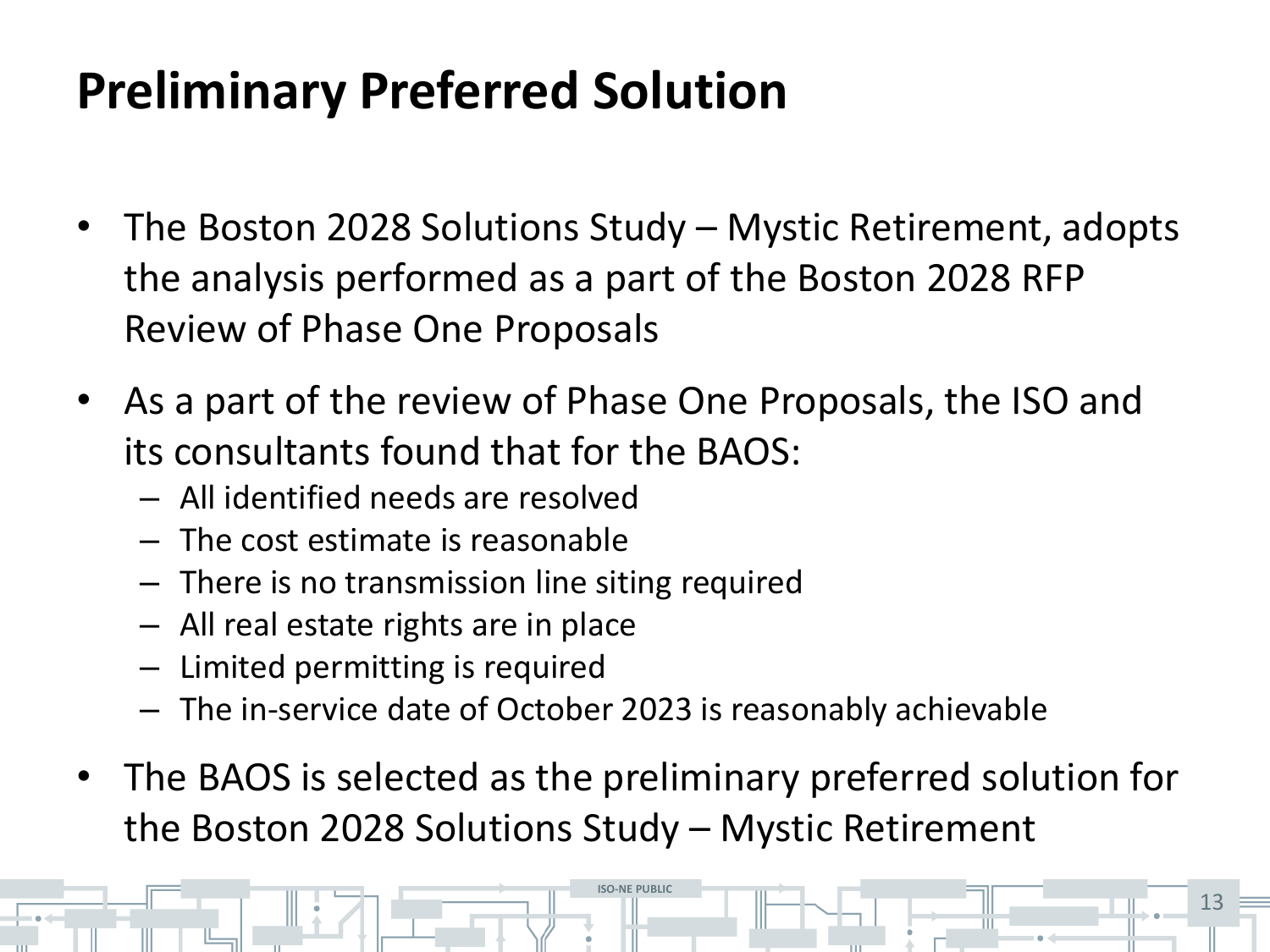# **Preliminary Preferred Solution Cost Summary**

| <b>BAOS Component</b>                                                                           | <b>Installed Cost Estimate</b><br>Reported in \$M at<br>$+10/-10\%$ Accuracy <sup>6</sup> |
|-------------------------------------------------------------------------------------------------|-------------------------------------------------------------------------------------------|
| Install two 11.9 ohm 345 kV series reactors at the North Cambridge substation                   | 14.4                                                                                      |
| Install direct transfer trip (DTT) scheme on the 394 line                                       | 0.8                                                                                       |
| Install +/- 167 MVAR static synchronous compensator (STATCOM) at Tewksbury 345 kV<br>substation | 33.4                                                                                      |
| <b>Preliminary Preferred Solution Total in \$M</b>                                              | 48.6                                                                                      |

- During the June 17, 2020 PAC meeting, Eversource and National Grid stated they would honor the cost containment proposal submitted with the BAOS proposal
- The cost containment proposal details are as follows:
	- Eversource and National Grid are proposing return on equity (ROE) reductions if the companies exceed \$48.6 million of installed cost of the BAOS (the "Cost Cap"). If the Cost Cap is exceeded by more than 5%, the ROE for that increment will be reduced by 25 basis points. The ROE will continue to be reduced by 25 basis points for each incremental 5% overrun

**ISO-NE PUBLIC**

14

<sup>6</sup> Typically an accuracy of +50/-25% is used for solution alternatives in a Solutions Study.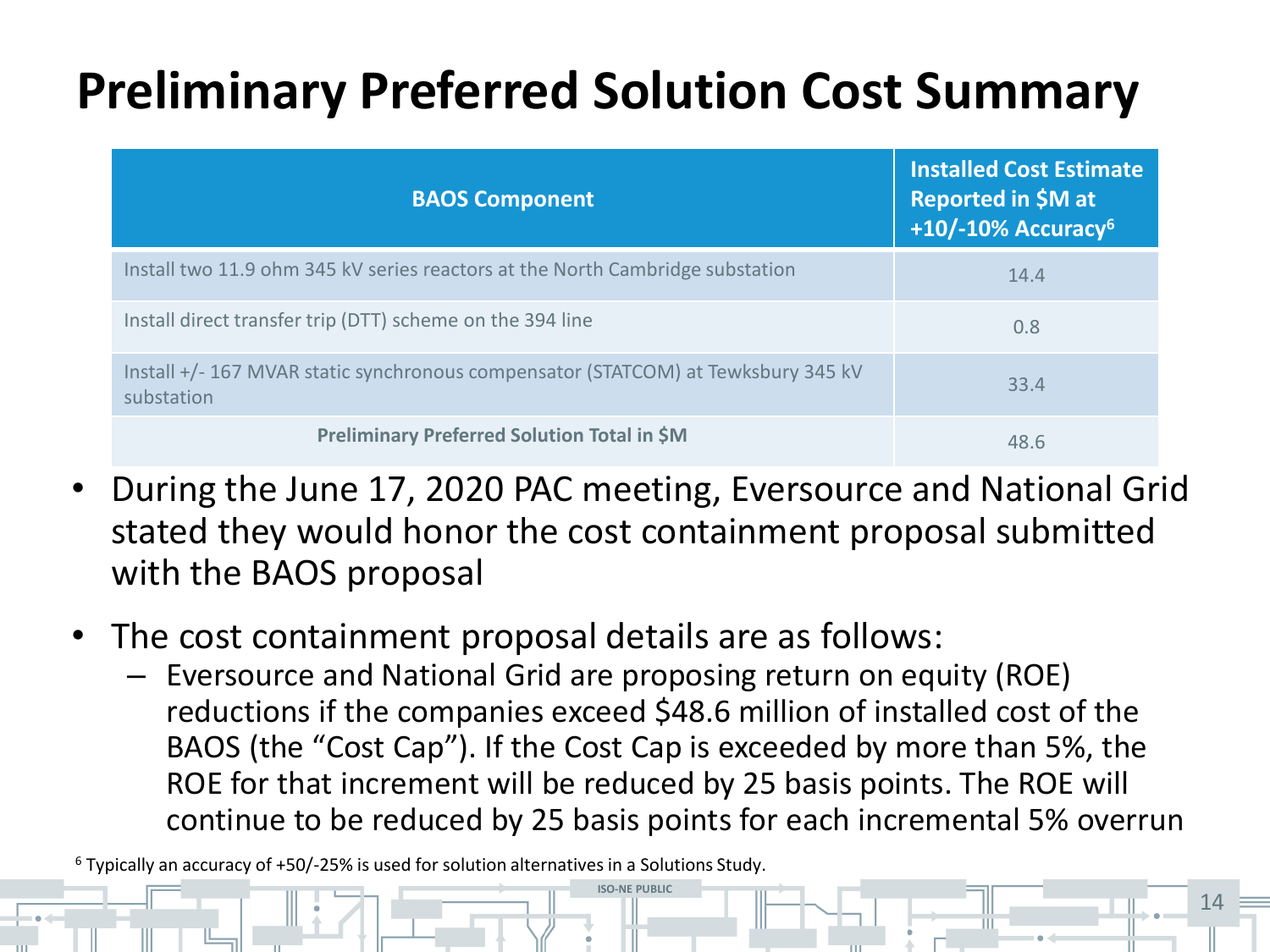#### **SCHEDULE AND NEXT STEPS**

![](_page_14_Picture_1.jpeg)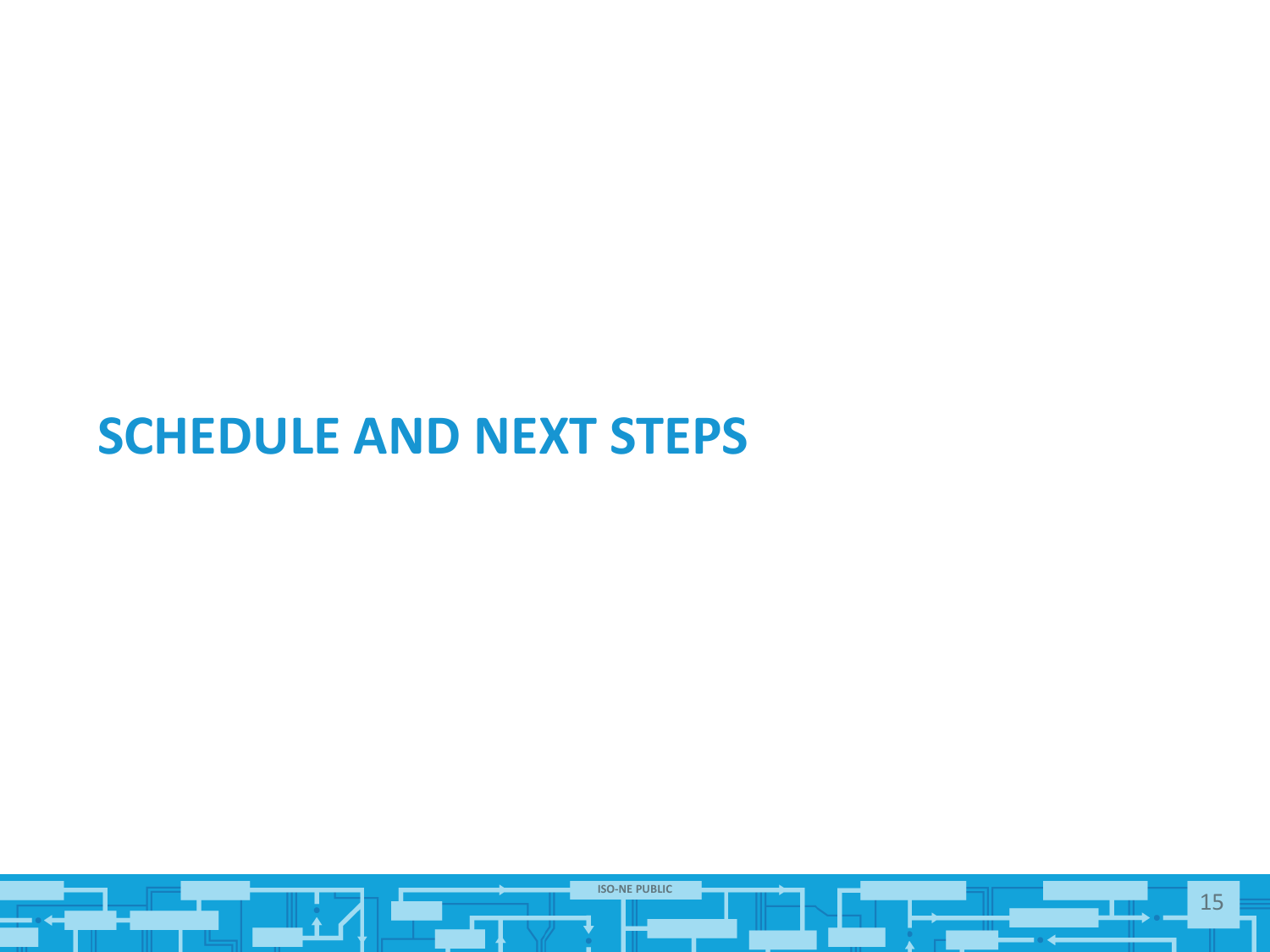## **Schedule and Next Steps**

- The ISO will collect comments on the draft Boston 2028 Solutions Study – Mystic Retirement report:
	- Until Friday, September 11, 2020 if the report is posted prior to the August 27 PAC meeting
	- Until 15 days after the posting of the report if the report is posted on August 27 or later
- Please submit comments on the draft Solutions Study report to [pacmatters@iso-ne.com](mailto:pacmatters@iso-ne.com)

**ISO-NE PUBLIC**